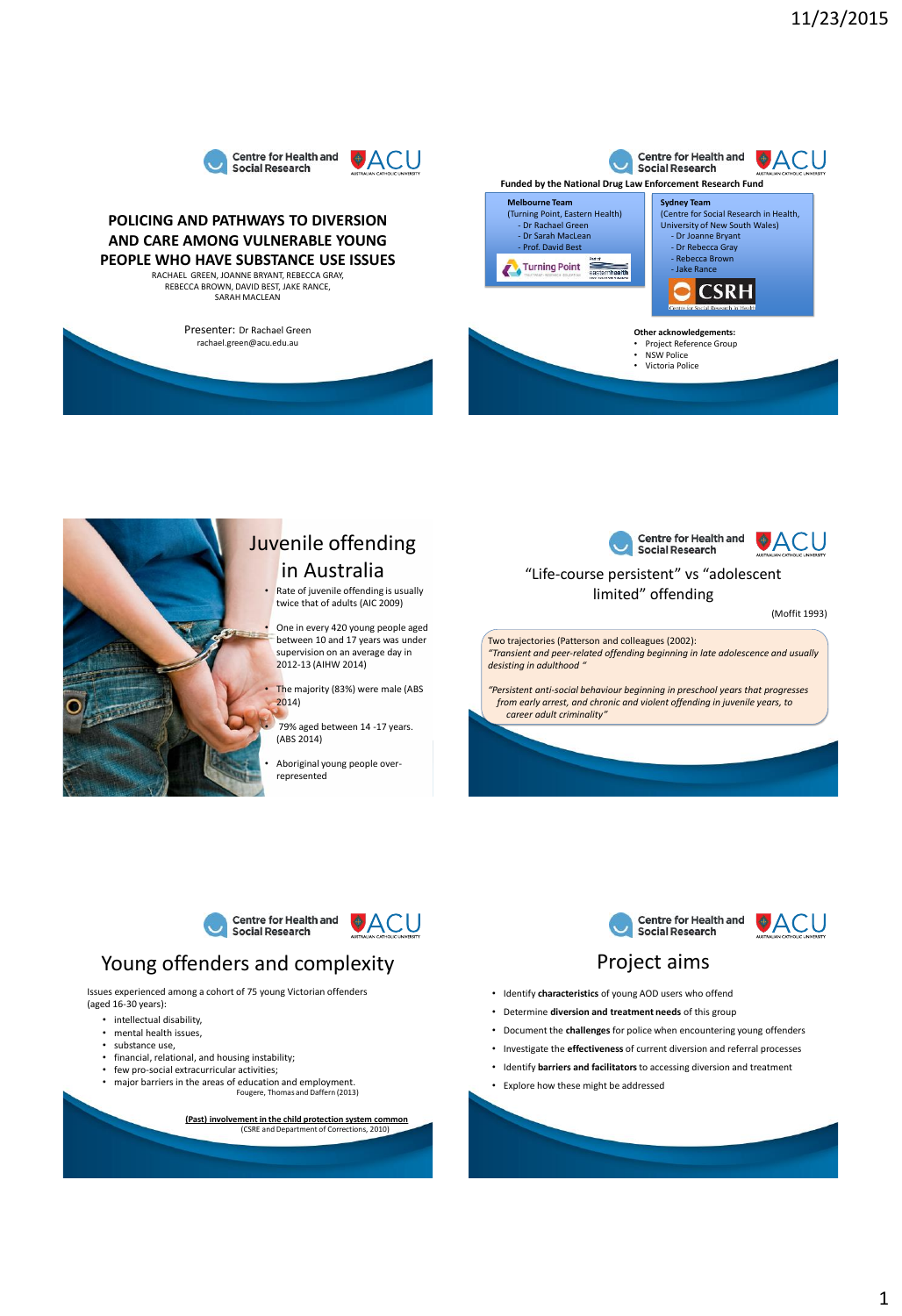

ACU

#### **1) Background review**

- 
- Relevant literature Policy documents, and legislation NSW and Victoria

#### **2) Analysis of secondary data**

Victoria: **The Youth Cohort Study (YoCo)**: longitudinal cohort design (3 time points) and<br>non-probability convenience sampling (n=150 baseline)<br>→ BEST, D., WILSON, A., REED.M., HARNEY, A., PAHOKI, S., KUTIN, J. & LUBMAN, Study: Young people's pathways through AOD treatment servcies. Melbourne: Turning Point, Eastern Health.

- 
- NSW: The Exposure and Transition Study (ET Study): cross-sectional design, non-<br>probability convenience sampling (one time point only) (n=219).<br>
 BRYANT, J., ELLARD, J., FISHER, D. & TRELOAR, C. 2012. The Exposure and T



### Method (cont'd)

- **3) Semi-structured interviews (N = 64):**
- **Clients** of youth specialist alcohol and other drug services **(n = 23)**
- **Police employees,** NSW Police Force and Victoria Police **(n = 25**);
- **Staff** of youth specialist drug and alcohol services (**n = 16**)



### AOD clients – interview sample

#### **Young clients (n = 23)**

- $m<sub>g</sub>$  and  $n<sub>u</sub>$  is  $n<sub>u</sub>$  is  $n<sub>u</sub>$  is years or younger
- Majority male  $(n = 18)$ <br>• Vast majority  $(n = 20)$ • Vast majority (n = 20) grew up in Australia
- $n = 10$  no fixed address
- Five had spent time in juvenile detention (all male)
- Drug use typically began at around age 12 years
- 



- - Seriousness of the offence
- Decisions made by apprehending officer (especially re eligibility)
- Number of times apprehended
- Whether parental consent can be obtained
- Whether and when they are engaged by therapeutic services

• Availability of services and programs

 varies according to postcode of residence many programs are pilots



**OACU** 

• Is complex, there are some **inconsistencies**, it changes, there are gaps…

E.g. young people can be involved in the juvenile and adult systems simultaneously

• **Delays** have an impact on young people

E.g. delay between offending and court date